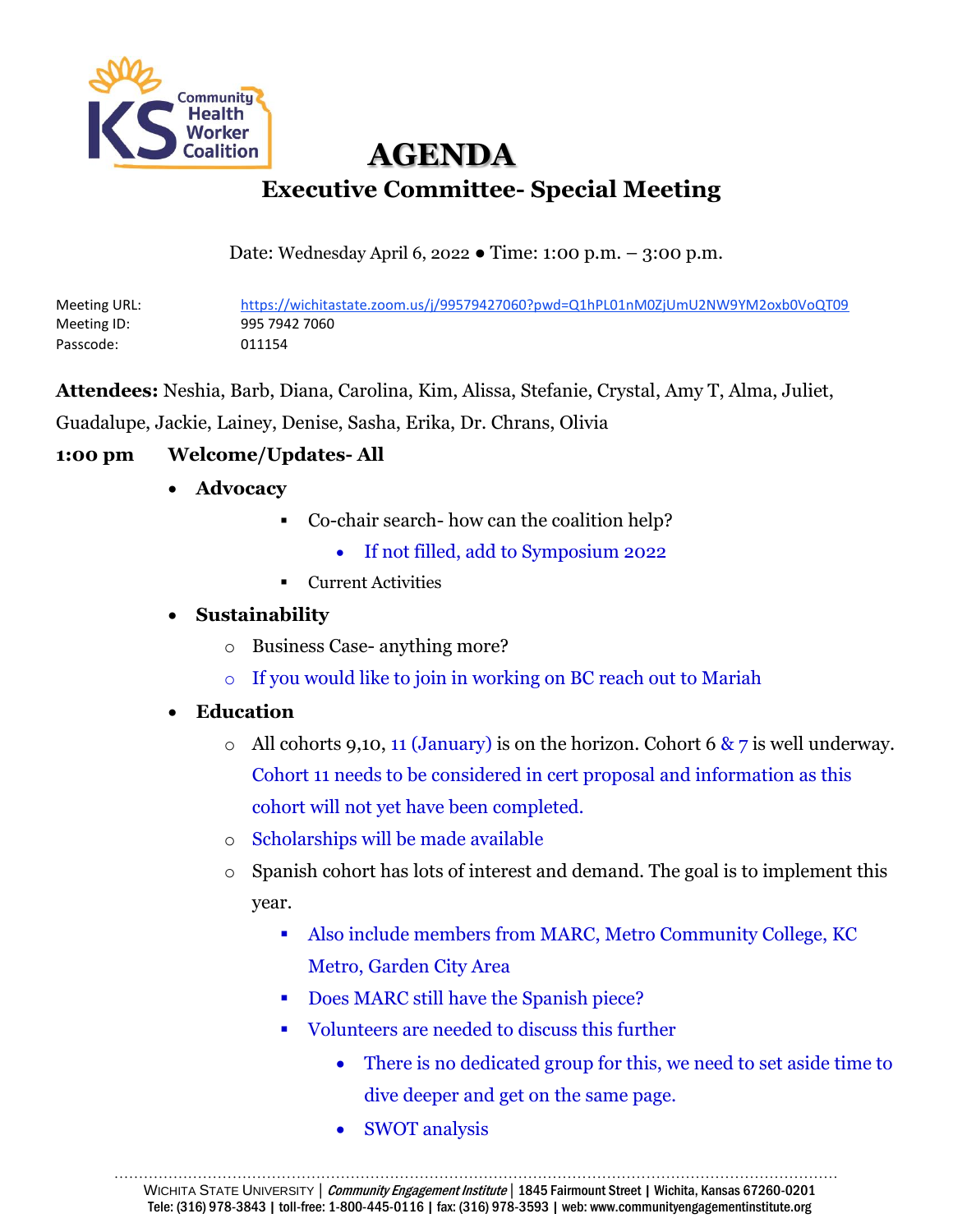- Will include instructors (we have some idea of who but need to focus this a bit more  $\circled{e}$ )
	- o Guadalupe would like to be included along with students
	- o Stefanie, Diana, Alissa, Barb, Carolina
	- o Sandra Estrada is the student in Cohort 6 who would like to be involved in the Spanish course task force. Sandra is from Goodland, KS.
- Does this need to be NEW taskforce or should Education house this? Let's not reinvent the wheel. Identify needs.
- Make sure to integrate Spanish and English with true intentionality
- The CHW Book is being updated in general
- o Oral health module is **live** Alissa working with Kathy for final edits
- o 10 Trainers going through TTT
- **Symposium**
- **Community of Practice**
	- o Update: Recording (in Spanish) from Spanish Radio session and their work. (Alma) Resources were shared for CHW. This CoP was very insightful. Recording here:<https://youtu.be/iNWPmSITOnc>
	- o For April 20th: Case study, review and Q&A facilitation to solve the case. Similar to Core Comp training.
	- o Offering routine opportunities for CHWs to share resources across the state, not just Wichita Metro. **All** resources collected CHW related will be embedded on the CHW website.
- **Regional Representative Updates**
	- o **Northeast KS & Tribe-** Olivia
		- Olivia is working with a team to support a tribal health fair on April 14, 2022 at the Prairie Band Casino and Resort. They are planning to have 20 min. presentations from organizations throughout the day. Vendor space is limited., Please email Olivia Pewamo at [opewamo@spthb.org](mailto:opewamo@spthb.org) if anyone is interested in providing a short health presentation to tribal community members.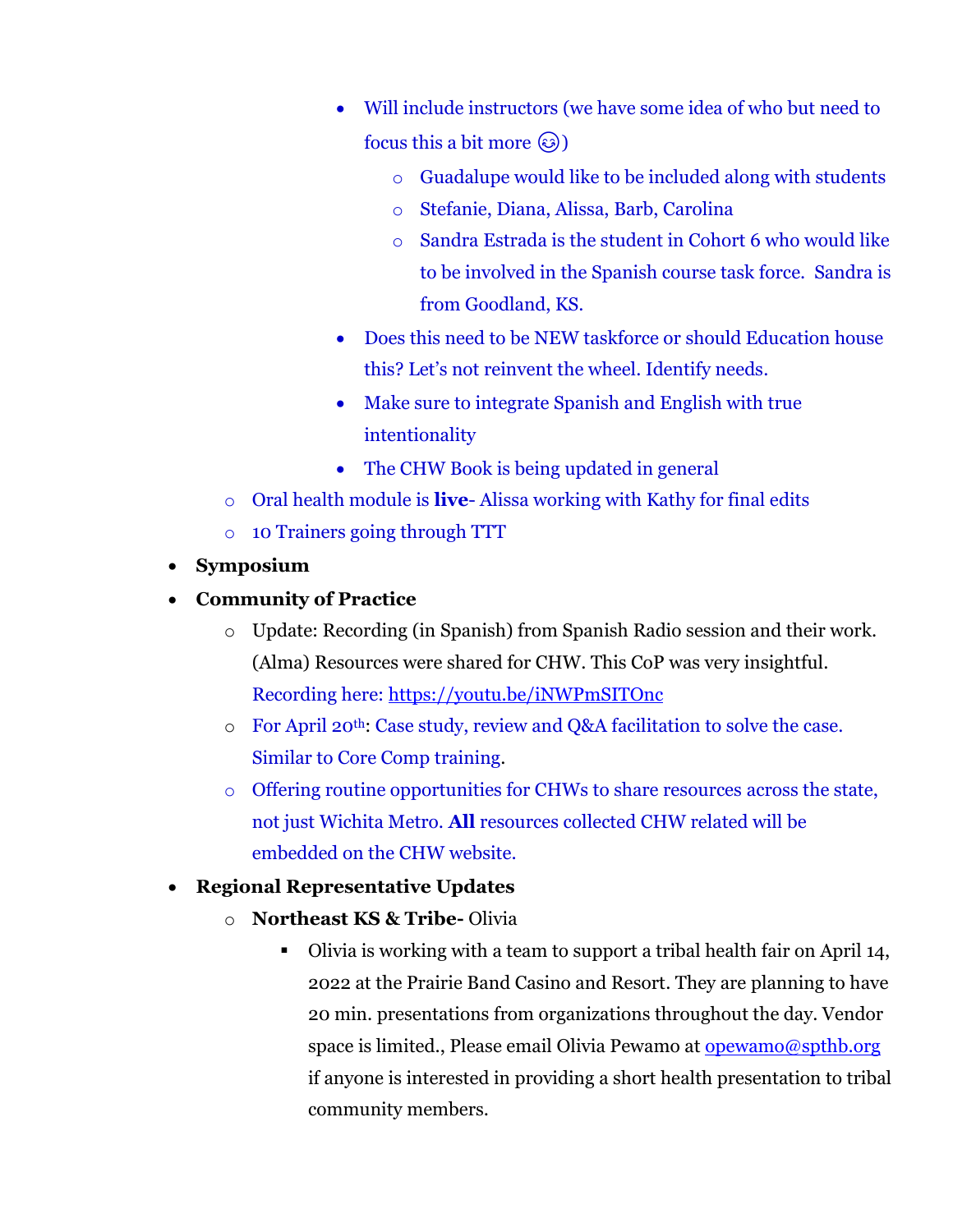- Men's health training: consultant in Moore, OK. Focus on participants and what they need. This is a small pilot project for tribal communities at this time.
- **SPTHB Tribal Public Health Conference- virtual**  $4/19 4/21$ <https://tphconference.org/>
- ▪
- o **Southwest Kansas-** Callie
	- **COPE** project expanding the CHW work in Western KS. There is a project in one of the large mobile home parks. Currently BP monitoring day. Inner community effort  $\odot$  Genesis Family Health has received funding to expound their CHW programs. Dodge, Grant & Seward Co.
	- Mental First Aid Training- Callie has contacts to get others trained.

## **Updates:**

Certification is LIVE as of 4/5 an announcement will follow. Crystal and others working on press release.

**UMHMF:** Video project near completion. Kick-off webinar for a media campaign on 4/21 at 12pm-1pm. Register here:<https://healthfund.org/a/webinar-community-health-workers>

# • **KDHE Updates**

- o **2** Program Mgrs. have officially started!
- o 4 clinics contracted. With 4 more in the next month. Funded from CARES. COPE and KDHE team are the two strategists for this work. 20 counties. Health and community care focused. Finney, Wyandotte, Thomas, Crawford (now). Kearny, Sedgwick, Lyon, Atchison, Johnson. *Potentially Brown, Mitchell, and Republic Co—work in progress.*
- o Video that walks through clinic space and how this intertwines with community. Goal is completion for the Symposium
- o Working with Todd Moore for the Heartland HE Symposium in Sept. Scholarships are available (travel, lodging)
- Heartland Health Equity Conference- Mental Health topic. Fourth trimester project for PP training, a.m. & p.m. session. Sept 7-9
- Scholarships for 75 CHW
- **1817 Update:** Thinks that Genesis will be a valued added partner (per Callie's note)

CHC received maternal CH program funding. Staff being hired. Comprehensive and 100% barrier free. Non-